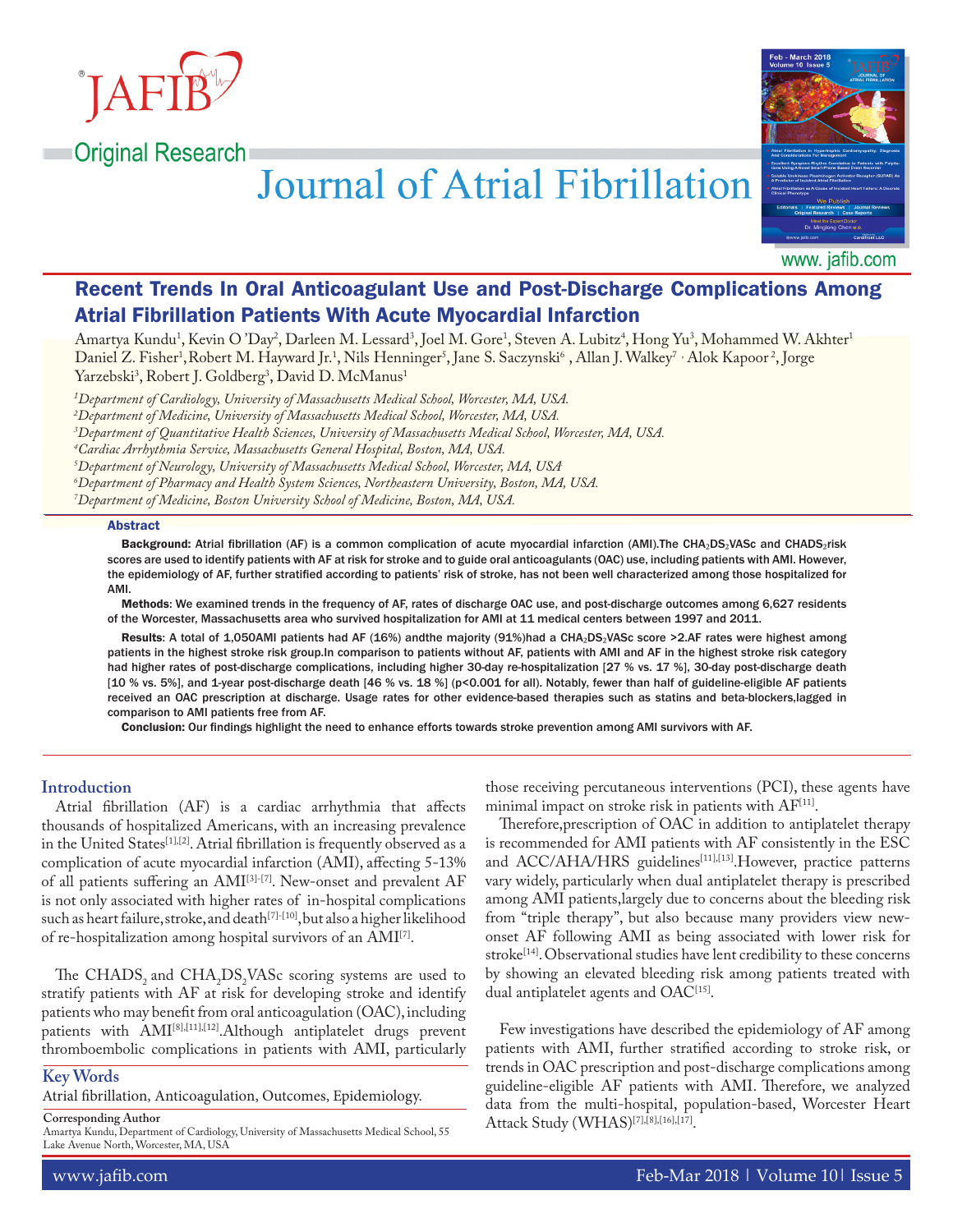Table 1: Demographic and Clinical Characteristics of Hospital Survivors of Acute Myocardial Infarction (AMI), further stratified according to Atrial Fibrillation (AF) Status

| <b>Characteristics</b>                   | <b>No AF</b><br>$[n=5577]$ | AF-<br>A <sub>2</sub> DS <sub>2</sub> VASc<br>$=$ 1-2 [n=96] | AF-<br>$2VASC = 3 -$<br>6 [n=798] | AF-<br>2VASc=7-<br>9 [n=156] | p-value |
|------------------------------------------|----------------------------|--------------------------------------------------------------|-----------------------------------|------------------------------|---------|
| Age (mean, years)[SD]                    | 67.9                       | 58.4 [8.6]                                                   | 78.3<br>[9.78]                    | 81.8 [6.1]                   | <.001   |
| Years[SD]                                | [14.3]                     |                                                              |                                   |                              |         |
| Age <65 y (%)                            | 39.2                       | 68.7                                                         | 8.1                               | 1.3                          | <.001   |
| Age 65-74                                | 21.3                       | 16.6                                                         | 21.5                              | 8.3                          | < 001   |
| Age 75-84                                | 24.1                       | 0                                                            | 37.8                              | 53.2                         | <.001   |
| Age $>= 85 y$                            | 15.3                       | 14.6                                                         | 32.4                              | 37.2                         | <.001   |
| Sex, % Men                               | 57.7                       | 87.5                                                         | 52.7                              | 32.7                         | <.001   |
| <b>White Race</b>                        | 89.4                       | 89.6                                                         | 92.5                              | 94.2                         | 0.01    |
| AF Type                                  |                            |                                                              |                                   |                              |         |
| Incident                                 | 0                          | 87.5                                                         | 58.4                              | 48.1                         | < 001   |
| Prevalent                                | 0                          | 12.5                                                         | 41.6                              | 51.9                         | <.001   |
| <b>Medical History (%)</b>               |                            |                                                              |                                   |                              |         |
| Angina Pectoris                          | 16.2                       | 10.4                                                         | 16.8                              | 21.1                         | 0.15    |
| Hypertension                             | 69.1                       | 26.1                                                         | 77.9                              | 96.1                         | < 001   |
| <b>Heart Failure</b>                     | 20.9                       | 5.2                                                          | 29.8                              | 64.1                         | <.001   |
| <b>Stroke</b>                            | 10.6                       | 0                                                            | 7.0                               | 64.1                         | <.001   |
| <b>Diabetes</b>                          | 32.9                       | 6.2                                                          | 30.9                              | 67.3                         | < 001   |
| Hyperlipidemia                           | 54.9                       | 44.8                                                         | 51.2                              | 56.4                         | 0.06    |
| COPD                                     | 15.9                       | 17.7                                                         | 22.7                              | 19.2                         | <.001   |
| <b>Prior bleeding</b>                    | 22.4                       | 19.8                                                         | 33.4                              | 28.8                         | < 001   |
| CKD                                      | 16.2                       | 13.5                                                         | 22.9                              | 35.9                         | < 001   |
| <b>STEMI</b>                             | 36.6                       | 57.3                                                         | 28.8                              | 27.5                         | < 001   |
| <b>NSTEMI</b>                            | 63.4                       | 42.7                                                         | 71.2                              | 72.5                         | <.001   |
| Initial AMI                              | 65.0                       | 82.3                                                         | 62.4                              | 58.3                         | < 001   |
| Creatinine in mg/dl                      | $1.3$ [1.0]                | $1.2$ [0.7]                                                  | 1.5[1.1]                          | 1.6[0.8]                     | <.001   |
| - Mean [SD]                              |                            |                                                              |                                   |                              |         |
| Troponin I Peak in                       | 16.7                       | 16.6 [49.6]                                                  | 20.<br>7<br>[57.9]                | 24.<br>9<br>[75.6]           | .029    |
| ng/mL - Mean [SD]                        | [65.5]                     |                                                              |                                   |                              |         |
| Mean HASBLED                             | 1.6 [1.0]                  | $0.7\,[0.8]$                                                 | $2.0$ [0.8]                       | 3.0 [0.7]                    | <.001   |
| score [SD]                               |                            |                                                              |                                   |                              |         |
| Mean CHADS <sub>2</sub> VASc             | 3.8[1.9]                   | 1.6[0.4]                                                     | 4.5[1.0]                          | 7.4[0.6]                     | <.001   |
| in - Hospital<br>Complications<br>$(\%)$ |                            |                                                              |                                   |                              |         |
| Complicated AMI*                         | 32.6                       | 39.6                                                         | 58.3                              | 64.7                         | < 001   |
| <b>Cardiogenic Shock</b>                 | 2.1                        | 9.3                                                          | 7.7                               | 2.5                          | < 001   |
| <b>Heart Failure</b>                     | 30.3                       | 33.3                                                         | 54.2                              | 60.9                         | < 001   |
| Stroke                                   | 1.1                        | $1.1$                                                        | $2.5\,$                           | 5.8                          | < 001   |
| <b>Heart Block</b>                       | 1.2                        | 6.3                                                          | 3.1                               | $2.5\,$                      | < 001   |
| <b>Recurrent AMI</b>                     | 0.7                        | 0                                                            | 0.5                               | 0                            | 0.5     |
| <b>Hospital Procedures</b><br>$(\%)$     |                            |                                                              |                                   |                              |         |
| Cardiac                                  | 59.2                       | 71.9                                                         | 43.7                              | 30.8                         | < 001   |
| Catheterization                          |                            |                                                              |                                   |                              |         |
| PCI                                      | 42.8                       | 63.5                                                         | 31.2                              | 18.6                         | < 001   |

\* Complicated AMI included the development of cardiogenic shock, heart failure, stroke, recurrent AMI, or heart block.

#### **Methods**

The WHAS is an ongoing, population-based, observational study of patients hospitalized at all 11 medical centers in central



Massachusetts, documenting long-term trends in the incidence, morbidity, mortality, and complications of AMI[7],[8],[1],[17]. Our analyses focused on patients who were hospitalized with a discharge diagnosis of AMI at all Worcester Standard Metropolitan Statistical Area (SMSA) hospitals during 8 biennial years between 1997 and 2011. We selected these study years based on the availability of data on AF status, CHADS<sub>2</sub> and CHA<sub>2</sub>DS<sub>2</sub>VASc scores, and systematic

| Table $2:$              | Post-Discharge Outcomes* among Hospital Survivors of Acute<br>Myocardial Infarction (AMI), further stratifiedaccording to Atrial<br><b>Fibrillation (AF) Status</b> |                 |                             |                           |                           |  |  |  |  |  |  |
|-------------------------|---------------------------------------------------------------------------------------------------------------------------------------------------------------------|-----------------|-----------------------------|---------------------------|---------------------------|--|--|--|--|--|--|
| <b>Outcome</b>          |                                                                                                                                                                     | <b>No</b><br>AF | AF-CHA, DS, VASc<br>$1 - 2$ | AF- CHA DS VASC<br>$3-6$  | AF-CHA DS VASc<br>$7-9$   |  |  |  |  |  |  |
| $30 - day$ Re-          |                                                                                                                                                                     | 17.1            | 16.2%                       | 27.1%                     | 27 %                      |  |  |  |  |  |  |
| hospitalization**       |                                                                                                                                                                     |                 | OR 0.9 (0.5-1.7)            | OR 1.5 (1.2-1.8)          | $1.2(0.7-1.7)$            |  |  |  |  |  |  |
| <b>30-day Mortality</b> |                                                                                                                                                                     | 4.9             | 7.3%<br>OR 1.5 (0.7-3.4)    | 8.8%<br>OR 1.3 (1-1.7)    | 10.3%<br>OR 1.3 (0.7-2.3) |  |  |  |  |  |  |
| 1- year Mortality       |                                                                                                                                                                     | 18              | 14.6%<br>OR 0.8 (0.4-1.5)   | 33.9%<br>OR 1.7 (1.4-2.1) | 46.1%<br>OR 2.2 (1.6-3.2) |  |  |  |  |  |  |

collection of OAC prescription rates and post-discharge outcomes. Since this study primarily focused on post-discharge outcomes and OAC prescription, patients who died during hospitalization were excluded. Medical records of patients admitted for possible AMI at all metropolitan Worcester medical centers were reviewed and validated. Diagnosis of AMI was confirmed using pre-established criteria<sup>[18]</sup>. The methods used for the identification of patients hospitalized



Figure 2: Trends in the Rates of AF by  $CHADS<sub>2</sub>$  Score between 1997 and 2011.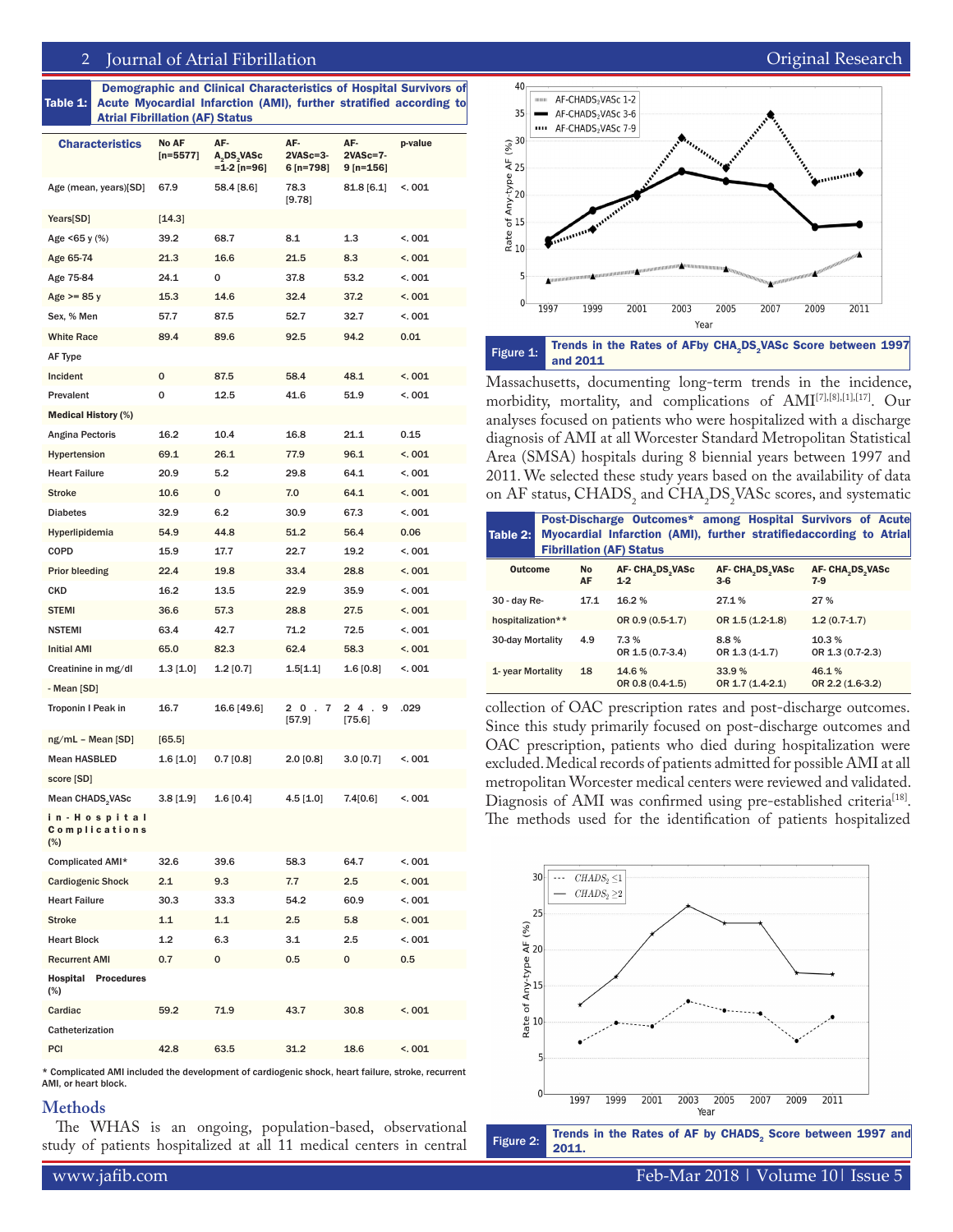# 3 Journal of Atrial Fibrillation **Contract Contract Contract Contract Contract Contract Contract Contract Contract Contract Contract Contract Contract Contract Contract Contract Contract Contract Contract Contract Contract**

Table 3: Discharge Medication Prescription (%) among Hospital Survivors of Acute Myocardial Infarction with Atrial Fibrillation (AF), further stratified according to CHA2DS2VASc Score

| <b>Medication</b>                   | No AF | AF-                                            | AF-                                            | AF-                                            | p-value |
|-------------------------------------|-------|------------------------------------------------|------------------------------------------------|------------------------------------------------|---------|
|                                     |       | CHA <sub>2</sub> DS <sub>2</sub> VASc<br>$1-2$ | CHA <sub>2</sub> DS <sub>2</sub> VASc<br>$3-6$ | CHA <sub>2</sub> DS <sub>2</sub> VASc<br>$7-9$ |         |
| Warfarin*                           | 7.5   | 31.1                                           | 34.6                                           | 37.9                                           | < 0.001 |
| <b>Dual Antiplatelet</b><br>Therapy | 44.7  | 43.7                                           | 26.5                                           | 25                                             | < .001  |
| Aspirin only                        | 86.4  | 88.5                                           | 80.7                                           | 78.2                                           | < 0.001 |
| <b>Clopidogrel only</b>             | 50.1  | 58.3                                           | 38.8                                           | 33.9                                           | < 0.001 |
| <b>Beta Blockers</b>                | 83.9  | 79.1                                           | 77.9                                           | 80.7                                           | < 0.001 |
| ACE/ARB                             | 59.5  | 62.5                                           | 58                                             | 64.7                                           | 0.9     |
| <b>Lipid Lowering</b><br>Agents     | 63.8  | 65.6                                           | 55.3                                           | 62.1                                           | < 0.001 |
| Triple Therapy *                    | 4.4   | 19.7                                           | 15.2                                           | 10.3                                           | < 0.001 |

\* Data on Warfarin and Triple Therapy Rates collected from 2003-2011 only. n=3910.

with AMI and various comorbidities and complications have been described in prior publications[7],[8],[16],[17]. The data collected included patients' age, gender, race, comorbidities (hypertension, heart failure, stroke, hyperlipidemia, chronic obstructive pulmonary disease [COPD], chronic kidney disease [CKD], diabetes), type of AMI,physiologic parameters (admission heart rate, blood pressure,



the study due to the different mechanisms and natural historyof surgical patients with AF<sup>[19]</sup>.

Patients with confirmed AMI were further stratified according to their  $CHA<sub>2</sub>DS<sub>2</sub> VAScscore$  based on documentation of risk factors in the medical record [age, sex, history of heart failure, hypertension, diabetes mellitus, stroke or transient ischemic attack, vascular disease (including myocardial infarction and peripheral artery disease)]

| Table 4: | Post-Discharge Prescription Rates of Warfarin, Antiplatelet Agents and Triple Therapy from 2003-2011 in Patients with Acute Myocardial<br>Infarction (AMI) and Atrial Fibrillation (AF), further stratified by CHADS <sub>2</sub> Scores |                             |                        |                 |                   |                 |                             |                      |                 |                                 |  |
|----------|------------------------------------------------------------------------------------------------------------------------------------------------------------------------------------------------------------------------------------------|-----------------------------|------------------------|-----------------|-------------------|-----------------|-----------------------------|----------------------|-----------------|---------------------------------|--|
|          |                                                                                                                                                                                                                                          |                             | CHADS <sub>2</sub> < 1 |                 |                   |                 |                             | CHADS <sub>2</sub> 2 |                 |                                 |  |
| Year     | <b>Warfarin</b><br>(%)                                                                                                                                                                                                                   | <b>Aspirin Alone</b><br>(%) | Clopidogrel<br>Alone   | <b>DAPT</b> (%) | Triple<br>Therapy | Warfarin<br>(%) | <b>Aspirin Alone</b><br>(%) | Clopidogrel<br>Alone | <b>DAPT (%)</b> | <b>Triple</b><br><b>Therapy</b> |  |

|      | Year | (%)  | (%)  | <b>Alone</b><br>(%) |      | <b>Therapy</b><br>(%) | (%)  | (%)  | Alone<br>(%) |      | <b>Therapy</b><br>(%) |
|------|------|------|------|---------------------|------|-----------------------|------|------|--------------|------|-----------------------|
| 2003 |      | 35.3 | 29.4 | 5.9                 | 51.0 | 17.7                  | 32.5 | 40.8 | 3.2          | 36.3 | 7.6                   |
| 2005 |      | 21.2 | 12.1 | 3.0                 | 66.7 | 6.1                   | 37.0 | 38.7 | 3.4          | 47.9 | 16.0                  |
| 2007 |      | 30.6 | 38.9 | 2.8                 | 50.0 | 16.7                  | 38.8 | 38.8 | 0.0          | 50.5 | 14.6                  |
| 2009 |      | 39.1 | 30.4 | 8.7                 | 56.5 | 17.4                  | 39.7 | 33.3 | 1.6          | 58.7 | 25.4                  |
| 2011 |      | 36.4 | 30.3 | 0.0                 | 60.6 | 24.2                  | 32.8 | 27.7 | 3.1          | 54.7 | 15.6                  |

\* DAPT/Dual Antiplatelet Therapy = Aspirin + Clopidogrel

respiratory rate, serum creatinine and peak troponin), in-hospital and discharge medications, in-hospital complications and postdischarge outcomes. Rates of warfarin, aspirin, and clopidogrel prescription were determined based on the discharge medication list. Rates of direct oral anticoagulant prescription were not examined in this study, as these agents were not approved for use in the US until 2010, nor collected in this study until after 2011. Rigorous methods have been used to identify deaths and cases of read mission to area hospitals[7]. Patient's AF status was determined based on available clinical data<sup>[7],[16]</sup>. A review of ambulance transport records, emergency admission notes, progress notes, and in-hospital 12-lead ECGs was conducted to identify patients with AF. The classification of prevalent AF was assigned if a patient had prior AF noted in their hospital admission note or any progress note. A case of incident, or newly diagnosed, AF was defined according to the following criteria: No documentation of pre-existing AF anda) AF on any 12-lead ECG obtained during the index hospitalization<sup>[8],[17]</sup>, or b) new-onset  $AF$ documented in any clinical note during the index hospitalization. For purposes of focusing on post-discharge outcomes and discharge prescription practices, we included hospital survivors with both incident and prevalent AF. Patients who under went coronary artery bypass grafting (CABG) during hospitalizationwere excluded from

[11],[13]. Patients were grouped into 3 categories according to their  $CHA<sub>2</sub>DS<sub>2</sub> VASc$  score (Group 1 = $CHA<sub>2</sub>DS<sub>2</sub> VASc$  score 1-2, Group  $2 = \text{CHA}_2\text{DS}_2\text{VASc}$  3-6, Group  $3 = \text{CHA}_2\text{DS}_2\text{VASc}$  7-9) to distinguish between those at lower, high, and very high risk of thromboembolism<sup>20-23</sup>. Although use of the CHA<sub>2</sub>DS<sub>2</sub>VASc stroke risk score was introduced in 2009, the CHADS₂ scoring system was in use for most of the period under study. Therefore, we also stratified

| Yearly Trends in Discharge Anticoagulation Prescription (%) in<br><b>Patients with Acute Myocardial Infarction (AMI) and Atrial Fibrillation</b><br>Table 5:<br>$(AF)$ , further stratified by $CHA2DS2 VASC scores$ |                                              |      |          |      |      |             |  |  |  |
|----------------------------------------------------------------------------------------------------------------------------------------------------------------------------------------------------------------------|----------------------------------------------|------|----------|------|------|-------------|--|--|--|
| <b>Medication</b>                                                                                                                                                                                                    | <b>AF Status</b>                             | 2003 | 2005     | 2007 | 2009 | 2011        |  |  |  |
| Warfarin                                                                                                                                                                                                             | No AF                                        | 6.2  | 6.6      | 8.3  | 8    | 9.1         |  |  |  |
|                                                                                                                                                                                                                      | AF-CHA <sub>2</sub> DS <sub>2</sub> VASc 1-2 | 29.4 | 9.1      | 28.6 | 70   | 25          |  |  |  |
|                                                                                                                                                                                                                      | AF-CHA2DS2VASc 3-6                           | 33.7 | 38.2     | 33   | 31.8 | 35.8        |  |  |  |
|                                                                                                                                                                                                                      | AF-CHA2DS2VASc 7-9                           | 32.3 | 23.1     | 51.7 | 53.8 | 35.7        |  |  |  |
| <b>Triple Therapy</b>                                                                                                                                                                                                | No AF                                        | 2.3  | 4.4      | 5.5  | 5.5  | 4.9         |  |  |  |
|                                                                                                                                                                                                                      | AF-CHA2DS2VASc 1-2                           | 17.6 | $\Omega$ | 28.6 | 40   | 18.8        |  |  |  |
|                                                                                                                                                                                                                      | AF-CHA2DS2VASc 3-6                           | 10.9 | 16.5     | 12.6 | 20.6 | 22.4        |  |  |  |
|                                                                                                                                                                                                                      | AF-CHA2DS2VASc 7-9                           | 2.9  | 7.7      | 20.7 | 23.1 | $\mathbf 0$ |  |  |  |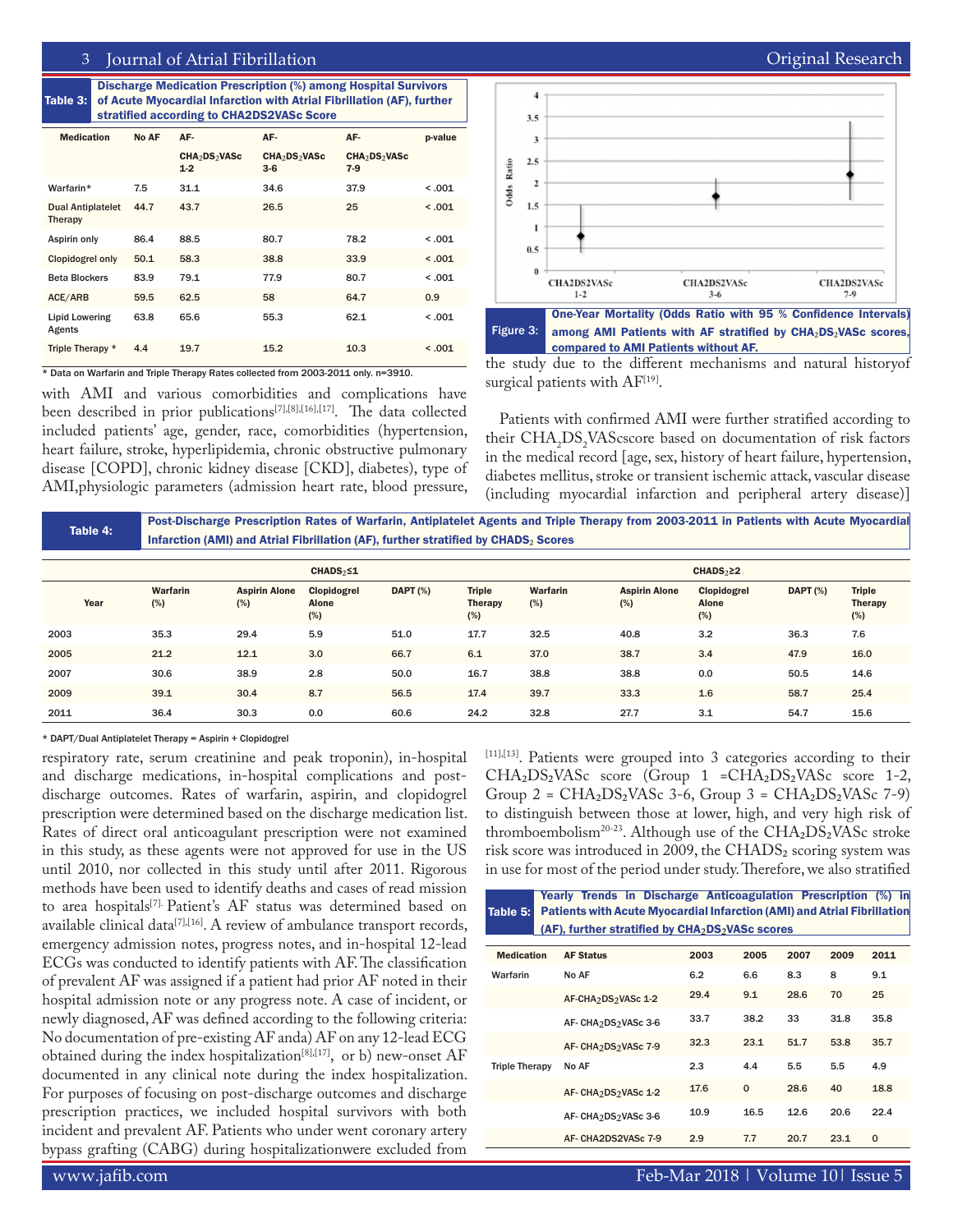Table 6: Discharge Medication Prescription (%) among Hospital Survivors of Acute Myocardial Infarction (AMI) with Atrial Fibrillation (AF), further stratified according to Risk of Bleeding

| <b>Medication</b>       | Overall<br>$N = 1050$     |                            | AF-CHADS <sub>2</sub> VASc 1-2<br>$N=96$ |                           | AF-CHADS <sub>2</sub> VASc >2<br>$N = 954$ |                           | p-value |
|-------------------------|---------------------------|----------------------------|------------------------------------------|---------------------------|--------------------------------------------|---------------------------|---------|
|                         | Low<br><b>HASBL</b><br>ED | High<br><b>HASBL</b><br>ED | Low<br><b>HASBL</b><br><b>ED</b>         | High<br><b>HASBL</b><br>D | Low<br><b>HASBL</b><br><b>ED</b>           | High<br><b>HASBL</b><br>D |         |
| Warfarin*               | 36.4                      | 32                         | 31.6                                     | 25                        | 37.1                                       | 32.1                      | 0.2     |
| <b>DAPT</b>             | 28.7                      | 25.9                       | 43.4                                     | 50                        | 26.6                                       | 25.6                      | 0.3     |
| Aspirin only            | 82.2                      | 78.2                       | 89.1                                     | 75                        | 81.2                                       | 78.2                      | 0.1     |
| <b>Clopidogrel only</b> | 41.3                      | 36.5                       | 58.7                                     | 50                        | 38.8                                       | 36.3                      | 0.1     |
| Triple Therapy *        | 17.5                      | 9.7                        | 21                                       | 0                         | 17                                         | 9.8                       | 0.005   |

\* DAPT/Dual Antiplatelet Therapy = Aspirin + Clopidogrel

the cohort according to CHADS₂score (congestive heart failure, hypertension, age, diabetes, and stroke)using similar methods,but divided the population into two groups – those with  $\text{CHADS}_2$  score less than two and those with a CHADS₂ score of two or more, in order to identify the proportion of the population eligible for OAC prescription based on contemporary guidelines[11],[13].

We examined differences in the frequency and outcomes of patients with AF compared to those without AF through the use of chisquare tests and one-way analysis of variance (ANOVA) for discrete and continuous variables, respectively. We examined differences in the characteristics and use of different evidence-based AMI and AF therapies according to stroke risk classifications through the Cochran-Armitage test for trends. Differences in post-discharge complications, including hospital re-admission and mortality, as well as the associated crude and multivariable adjusted odds ratios (OR) with 95% confidence intervals (CI), were assessed. The odds of developing these complications were adjusted for confounding demographic and clinical factors.

We restricted our analyses on post-discharge prescription rates of OAC to the study years 2003-2011 because data on OAC was not collected in this study until 2003. HAS-BLED scores were calculated to characterize participant's risk of bleeding on OAC using the following factors documented in the medical record age, hypertension, abnormal renal/liver function, stroke, bleeding history, drugs or alcohol use (1 pointeach)<sup>[11],[21]</sup>. Since INRs prior to admission were not abstracted as part of this population-based study, we were not able to determine time in therapeutic range over the preceding 4 weeks among individuals treated with vitamin K antagonists. Hospital re-admission data was collected at only 3 of the major Worcester hospitals, and was reported for the years 1999-2011. All analyses were performed using SAS version 9.3 (SAS Institute Inc., Cary, NC).

# **Results**

The baseline characteristics of 6,627 patients discharged from all participating medical centers in central Massachusetts with an independently confirmed AMI during the years under study are shown in [Table 1]. The mean age of this population sample was 69 years, 40% were women, and approximately two-thirds presented with an initial AMI. A total of 1,050patients (16%) had AF. Of these, the majority were at a high (76 %) or very high risk (15 %) for stroke according to their  $CHA<sub>2</sub>DS<sub>2</sub> VASC score. Patients in the "lower"$  stroke risk category were more likely to have new-onset AF compared to prevalent AF, whereas patients with AF in the highest stroke risk group were older, more likely to be male, have higher serum troponin levels, have a history of CKD, and have higher average HAS-BLED scores. Patients with  $AF$  and higher  $CHA<sub>2</sub>DS<sub>2</sub> VASc$  scores were also more likely to have their AMI hospitalization complicated by development of heart failure or stroke. We also observed that in patients with AMI and AF, bleeding risk (based on HAS-BLED score) tracked closely with stroke risk [Table 1].

Rates of AF increased significantly between 1997 and 2003, after which time AF rates remained relatively stable, and patterns did not appear to differ significantly according to  $CHA<sub>2</sub>DS<sub>2</sub> VASC$  stroke risk category[Figure 1]. Rates were highest among patients with AF in the highest stroke risk group, but the relative proportion of individuals in the lowest stroke risk category appeared to increase during the most recent study years. Similar results were seen in AF rates stratified by  $\text{CHADS}_2$  scores, with higher rates observed among patients with AF and a CHADS, score≥2 [Figure 2].

 In comparison to AMI patients who remained free from AF during their hospitalization, individuals with AF in the highest stroke risk category had significantly higher rates of post-discharge complications, including higher 30-day re-hospitalization rates [27 % vs. 17 %], 30-day post-discharge death rates [10 % vs. 5%], and 1-year post-discharge death rates [46 % vs. 18%] (p<0.001 for all). Notably, we observed a direct relationship between  $CHA<sub>2</sub>DS<sub>2</sub> VASC$ category and rates of readmission or death within 30 days, as well as death rates at 1-year [Table 2]. Furthermore, after adjustment for several demographic factors, comorbid conditions, and AMIassociated characteristics, AF patients in the highest stroke risk group had 2-fold higher odds of dying at 1-year after discharge, compared to patients free from AF. However, adjustment for the same set of key covariates attenuated crude associations observed between stroke risk and readmission, as well as mortality 30-days after discharge [Table 2].

 We also examined the use of evidence-based medications for AMI or AF at discharge, further stratified by stroke risk. Rates of OAC use were highest among patients with highest  $CHA<sub>2</sub>DS<sub>2</sub> VASC$  scores (38% in the very high stroke risk, 35% in the high stroke risk, and 31% in the lowest stroke risk), but less than half of patients at high or very-high stroke risk received an OAC prescription at discharge.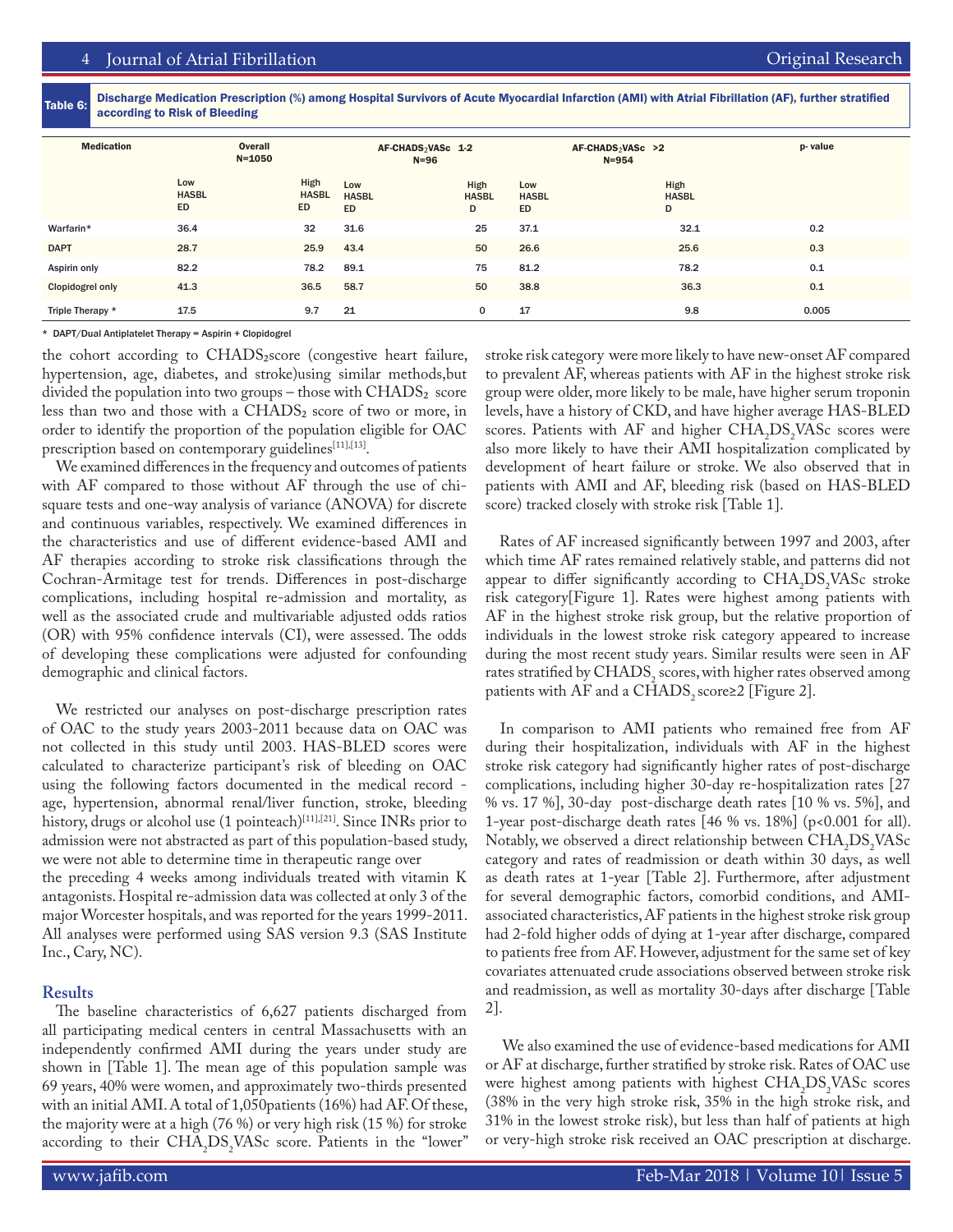Interestingly, aspirin and clopidogrel use were also lower among AMI patients with AF at highest stroke risk,compared to those at lower risk (88.5 % and 58.3% among those with AF in the lowest stroke risk category vs. 78.2 % and 33.9% among those with AF highest stroke risk, respectively). In contrast, prescription of beta-blockers and lipid-lowering agents did not vary among AF patients based on stroke risk [Table 3].

Notably, only 1 in 4 AMI patients with AF and a high or very high stroke risk score received dual antiplatelet therapy at hospital discharge. Low rates of OAC prescription at discharge were also observed when stratifying the patients based on their CHADS, score[Table 4]. We did not observe any significant change in the rates of OAC prescription over time among individuals with AF [Table 5]. Lastly, in AF patients at elevated stroke risk, we observed no significant relations between bleeding risk and rates of OAC prescription at discharge [Table 6].

#### **Discussion**

The  $CHA<sub>2</sub>DS<sub>2</sub> VASc$  scoring system is a well-validated stroke risk stratification tool for patients with non-valvular AF[24]. Components of the CHA2DS2VASc score are readily available prognostic risk factors for outcomes of is chemic heart disease<sup>[25]</sup>. The CHA2DS2VASc score has been shown to successfully estimate the risk of adverse events in patients with  $AMI^{[24]}$  and also identify post-STEMI patients at high risk of developing new onset AF and stroke<sup>[26]</sup>.

There are limited studies that have evaluated the prognostic utility of stroke risk classification schemes in predicting the risk of adverse outcomes in patients with concomitant AMI and AF.In a study of more than 15,000 patients admitted with AMI to hospitals in Korea, the investigators assessed the utility of  $CHA<sub>2</sub>DS<sub>2</sub> VASc$  scores in predicting the risk of dying and/or recurrent MI in patients with and without AF. They found that higher  $CHA<sub>2</sub>DS<sub>2</sub> VASc$  scores were associated with an increased risk of adverse cardiovascular outcomes in AMI patients at 1,6,12, and 24 months, irrespective of the presence of AF[27]. In our community-wide study involving almost 7,000 hospital survivors, patients with AF and a higher  $\text{CHA}_2\text{DS}_2\text{VASc}$  scores were at greater risk for both short- and long- term adverse events than both AF patients with lower  $CHA<sub>2</sub>DS<sub>2</sub> VASc$  scores, and patients without AF. In particular, we observed a direct relationship between increasing CHA₂DS₂VASc scores and odds of dying at 1-year after discharge in patients with AF, compared to patients free from AF. This was not seen in AF patients with a low  $CHA<sub>2</sub>DS<sub>2</sub> VASc$  score [Figure 3]. Our findings expand on the results of the previous Korean study (27), and suggest that the  $CHA<sub>2</sub>DS<sub>2</sub> VASc$  system can be used as a tool to predict survival among patients with AMI and AF.

Current AF and AMI management guidelines support the use of dual antiplatelet therapy plus OAC when independent indications for AMI and AF exist<sup>[28],[29]</sup>. However, institution of "triple therapy" poses risks for bleeding. Inasmuch, alternative strategies have been proposed for patients with AMI and AF, such as discontinuing antiplatelet drugs among patients who are greater than 12 months out from undergoing a PCI[30]. In clinical practice, there is significant individualization of treatment with respect to balancing the risks of stroke and bleeding.In our study, approximately 90% of patients with

AMI and AF had a high or very high risk for thromboembolism based on having a CHA2DS2VASc score>2. However, only 1 out of 4 AMI patients with AF received dual antiplatelet therapy at the time of hospital discharge and less than half received OAC at discharge, suggesting thata treatment gap between guideline and real-world rates of prescription exists.

Reasons for the low rates of OAC usage among AMI patients with AF at hospital discharge may include lack of awareness of guidelines, provider or patient concerns over risk for bleeding with the use of OAC and antiplatelet drugs, or under-estimation of stroke risk from AF complicating AMI. Since the FDA approved the first target specific OAC agent, dabigatran, for use in 2010 and our study ended in 2011, we do not believe that the low rates of OAC seen in our study relate to the use of vitamin-K antagonist alternatives. Furthermore, we have generally observed high rates of adherence to AMI-specific guideline recommendations for effective patient management in this community-wide study, with the majority of eligible patients having been treated with aspirin, statins, beta-blockers and prompt percutaneous revascularization for STEMI[31]. This was corroborated in our analysis as the vast majority of AMI patients with AF received guideline-directed antiplatelet, lipid-lowering agents, and betablocker therapies [Table 3]. Therefore, we do not believe that the low rate of observed OAC prescription reflects a general disregard among providers at participating hospitals for guideline recommendations. An alternative explanation for our findings is that, despite evidence to the contrary(7), hospital providers may consider AF complicating an AMIto be of lesser clinical significance than AF in the community, irrespective of their  $\text{CHADS}_2$  or  $\text{CHA}_2\text{DS}_2\text{VAS}$ c scores.

Neither treatment nor outcomes of A Fare mandated publically reported quality metrics.It has not been until recently that the American Heart Association created and distributed a 'Get with the Guidelines' for AF, a mechanism to enhance adherence to guidelinerecommendations for AF treatment, including use of OAC for patients at intermediate and high stroke risk $[32]$ . It is certainly possible that clinicians managing patients with AMI during the period under study may not have been aware of the importance of stroke risk estimation and OAC prescription for at-risk patients. It is our hope that, through increased public and clinician AF awareness, adherence to guideline recommendations for OAC among eligible AMI patients with AF will increase.

Strengths of the present study include the population-based design involving all patients hospitalized with AMI across central Massachusetts. Inclusion of all regional hospitals in Worcester, the large number of patients hospitalized with AMI and AF, and the use of standardized criteria for diagnosing AMI and AF were additional strengths. We were also able to control for a variety of potential confounding variables outside of the  $CHA<sub>2</sub>DS<sub>2</sub> VASc$  scoring system that could have contributed to post-discharge outcomes.

#### **Limitations**

Limitations of this study include the lack of data on type of AF (paroxysmal, persistent, or permanent) and the inability to determine the time in therapeutic INR range among patients with AF prior to admission. Our study population likely included a number of patients at high risk for bleeding, and we did not systematically assess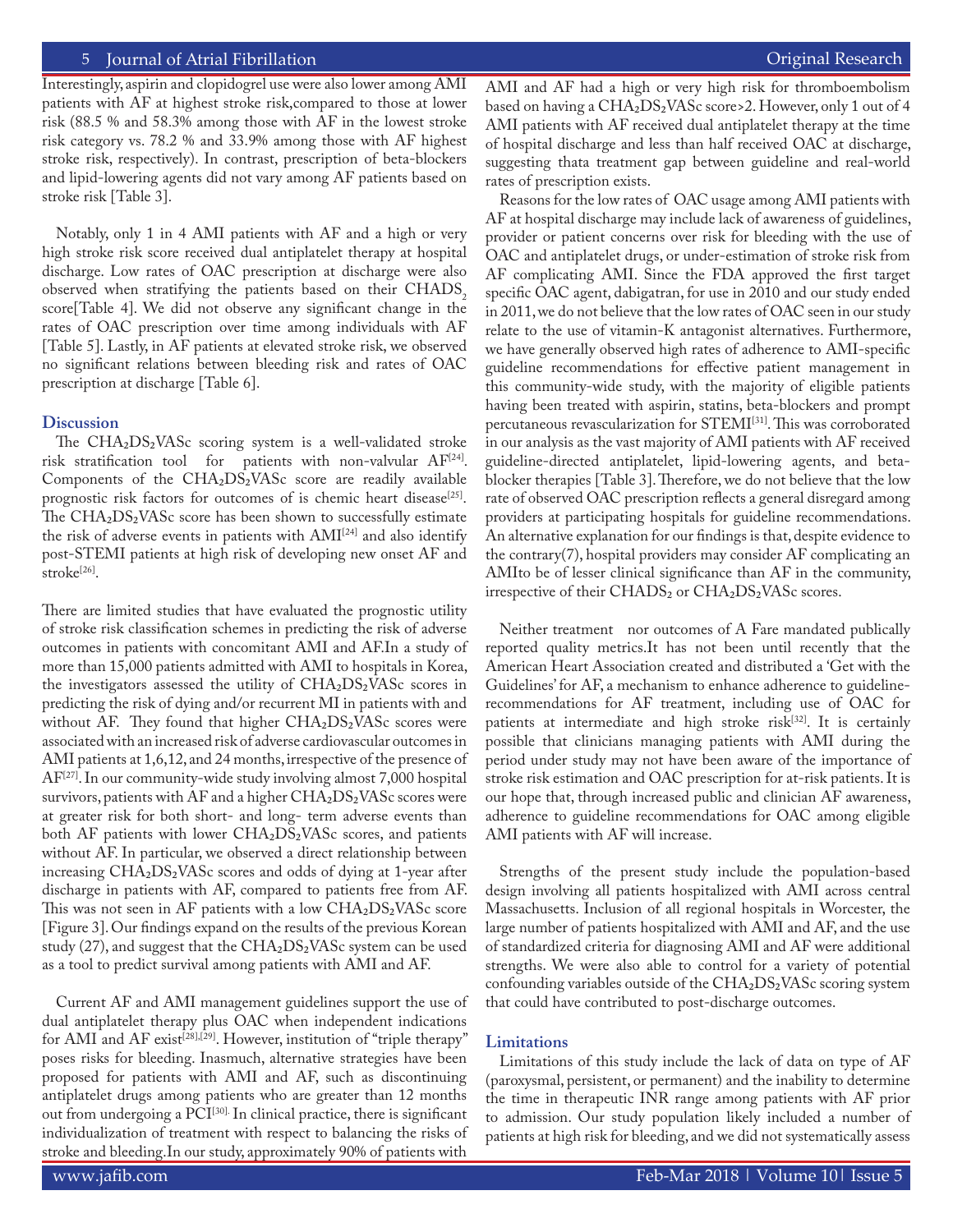components of frailty, such as falls, weight loss, or grip strength, which may influence decisions to with hold OAC. We also did not assess for patient-level factors, such as patient's attitudes about OAC, allergies or prior adverse reactions that may have led to the with holding of OAC's at the time of hospital discharge.Data on prescription rates of anti arrhythmic medications in patients with AF was not collected. Since this study was conducted in a single geographic region, there was potential for under-estimation of re-hospitalization rates, as patients may have presented outside of the hospital network for subsequent hospitalizations. Moreover, hospital re-admission data was reported at only 3 of the major Worcester hospitals, although these comprise the majority of all AMI admissions in this population. Data on the etiology of death after hospital discharge was not available.

## **Conclusions**

We observed that a large proportion of patients hospitalized for AMI over a 14-year period had AF,and that the proportion of AF patients at high risk for stroke remained elevated throughout the study. Another interesting finding was that less than half the patients with a high  $CHA<sub>2</sub>DS<sub>2</sub> VASC$  were discharged on anticoagulation therapy. Our findings suggest significant deviation from guidelinebased AF management practices in the context of AMI, and that patients with higher  $\text{CHA}_2\text{DS}_2$ VASc scores may benefit from greater monitoring and/or more aggressive treatment in the peri-discharge period. Future studies are needed to see if the  $\text{CHA}_2\text{DS}_2\text{VASc}$  score can truly be validated as tool for not only predicting stroke risk, but also post-discharge outcomes (including mortality) in patients with AMI and AF.

#### **References**

- 1. Miyasaka Y, Barnes ME, Gersh BJ, Cha SS, Bailey KR, Abhayaratna WP, Seward JB, Tsang TS. Secular Trends in Incidence of Atrial Fibrillation in Olmsted County, Minnesota, 1980 to 2000, and Implications on the Projections for Future Prevalence. Circulation 2006; 114:119-125.
- 2. Poli D, Antonucci E. Epidemiology, Diagnosis, and Management of Atrial Fibrillation in Women. Int J Womens Health 2015; 7:605-614.
- 3. Lopes RD, Elliott LE, White HD, Hochman JS, Van de Werf F, Ardissino D, Nielsen TT, Weaver WD, Widimsky P, Armstrong W, Granger CB. Antithrombotic therapy and outcomes of patients with atrial fibrillation following primary percutaneous coronary intervention: results from the APEX-AMI trial. Eur Heart J 2009; 30:2019–2028.
- 4. Crenshaw B, Granger C, Stebbins A, Topol E, Califf R. Atrial fibrillation in the setting of acute myocardial infarction: the GUSTO-I experience. Global Utilization of Streptokinase and TPA for Occluded Coronary Arteries. J Am Coll Cardiol 1997; 30:406–413.
- 5. Pizzetti F, Turazza FM, Franzosi MG, Barlera S, Ledda A, Maggioni AP, Santoro L, Tognoni G. Incidence and prognostic significance of atrial fibrillation in acute myocardial infarction: the GISSI-3 data. Heart 2001; 86:527–532.
- 6. Wong CK, White HD, Wilcox RG, Criger DA, Califf RM, Topol EJ, Ohman EM. New atrial fibrillation after acute myocardial infarction independently predicts death: the GUSTO-III experience. Am Heart J 2000; 140:878–885.
- 7. Kundu A, O'Day K, Shaikh AY, Lessard DM, Saczynski JS, Yarzebski J, Darling C, Thabet R, Akhter MW, Floyd KC, Goldberg RJ, McManus DD. Relation of Atrial Fibrillation in Acute Myocardial Infarction to In-Hospital Complications and Early Hospital Readmission. Am J Cardiol. 2016;117:1213-1218.
- 8. Goldberg RJ, Yarzebski J, Lessard D, Wu J, Gore JM. Recent trends in the incidence rates of and death rates from atrial fibrillation complicating initial acute

myocardial infarction: a communitywide perspective. Am Heart J 2002; 143:519 –527.

- 9. Rathore SS, Berger AK, Weinfurt KP, Schulman KA, Oetgen WJ, Gersh BJ, Solomon AJ. Acute Myocardial Infarction Complicated by Atrial Fibrillation in the Elderly: Prevalence and Outcomes. Circulation 2000; 101:969-974.
- 10. Zusman O, Amit G, Gilutz H, Zahger D. The Significance of New Onset Atrial Fibrillation Complicating Acute Myocardial Infarction. Clin Res Cardiol 2011; 101:17-22.
- 11. Kirchhof P, Benussi S, Kotecha D, Ahlsson A, Atar D, Casadei B, Castella M,Diener HC, Heidbuchel H, Hendriks J, Hindricks G, Manolis AS, Oldgren J, Popescu BA, Schotten U, Van Putte B, Vardas P. 2016 ESC Guidelines for the management of atrial fibrillation developed in collaboration with EACTS. Eur Heart J. 2016 Oct 7;37(38):2893-2962. Epub 2016 Aug 27.
- 12. Stenestrand U, Lindbäck J, Wallentin L; RIKS-HIA Registry. Anticoagulation therapy in atrial fibrillation in combination with acute myocardial infarction influences long-term outcome: a prospective cohort study from the Register of Information and Knowledge About Swedish Heart Intensive Care Admissions (RIKS-HIA). Circulation 2005; 112:3225-3231.
- 13. January CT, Wann LS, Alpert JS, Calkins H, Cigarroa JE, Cleveland JC, Conti JB, Ellinor PT, Ezekowitz MD, Field ME, Murray KT. 2014 AHA/ACC/ HRS guideline for the management of patients with atrial fibrillation: executive summary: a report of the American College of Cardiology/American Heart Association Task Force on Practice Guidelines and the Heart Rhythm Society. J Am Coll Cardiol. 2014 ;64:2246-2280.
- 14. Lubitz SA, Yin X, Rienstra M, Schnabel RB, Walkey AJ, Magnani JW, Rahman F, McManus DD, Tadros TM, Levy D, Vasan RS, Larson MG, Ellinor PT, Benjamin EJ.. Long-term outcomes of secondary atrial fibrillation in the community: the Framingham Heart Study. Circulation. 2015;131:1648-1655.
- 15. Lamberts M, Olesen JB, Ruwald MH, Hansen CM, Karasoy D, Kristensen SL, Køber L, Torp-Pedersen C, Gislason GH, Hansen ML. Bleeding after initiation of multiple antithrombotic drugs, including triple therapy, in atrial fibrillation patients following myocardial infarction and coronary intervention: a nationwide cohort study. Circulation 2012 ;126:1185-1193.
- 16. Goldberg RJ, Gore JM, Alpert JS, Dalen JE. Recent changes in attack and survival rates of acute myocardial infarction (1975 through 1981).The Worcester Heart Attack Study. JAMA 1986; 255:2774 –2779.
- 17. Goldberg RJ, Yarzebski J, Lessard D, Gore JM. A two-decades (1975 to 1995) long experience in the incidence, in-hospital and long-term case-fatality rates of acute myocardial infarction: a community-wide perspective. J Am Coll Cardiol 1999; 33:1533–1539.
- 18. Floyd KC, Yarzebski J, Spencer FA, Lessard D, Dalen JE, Alpert JS, Gore JM, Goldberg RJ. A 30-year perspective (1975-2005) into the changing landscape of patients hospitalized with initial acute myocardial infarction: Worcester Heart Attack Study. Circ Cardiovasc Qual Outcomes 2009; 2:88-95.
- 19. Maesen B, Nijs J, Maessen J, Allessie M, Schotten U. Post-operative atrial fibrillation: a maze of mechanisms. Europace 2012; 14:159-174.
- 20. Olesen JB, Torp-Pedersen C, Hansen ML, Lip G. The Value of the CHA₂DS₂- VASc Score for Refining Stroke Risk Stratification in Patients with Atrial Fibrillation with a CHADS2 Score 0–1: A Nationwide Cohort Study. Thromb Haemost Thrombosis and Haemostasis 2012; 107: 1172-1179.
- 21. Lane DA, Lip GY. Use of the CHA(2)DS(2)-VASc and HAS-BLED scores to aid decision making for thromboprophylaxis in nonvalvular atrial fibrillation. Circulation. 2012;126:860-5
- 22. Saczynski JS, McManus D, Zhou Z, Spencer F, Yarzebski J, Lessard D, Gore JM, Goldberg RJ. Trends in atrial fibrillation complicating acute myocardial infarction. Am J Cardiol 2009; 104:169-174.
- 23. Antman EM, Anbe DT, Armstrong PW, Bates ER, Green LA, Hand M, Hochman JS, Krumholz HM, Kushner FG, Lamas GA, Mullany CJ, Ornato JP, Pearle DL,